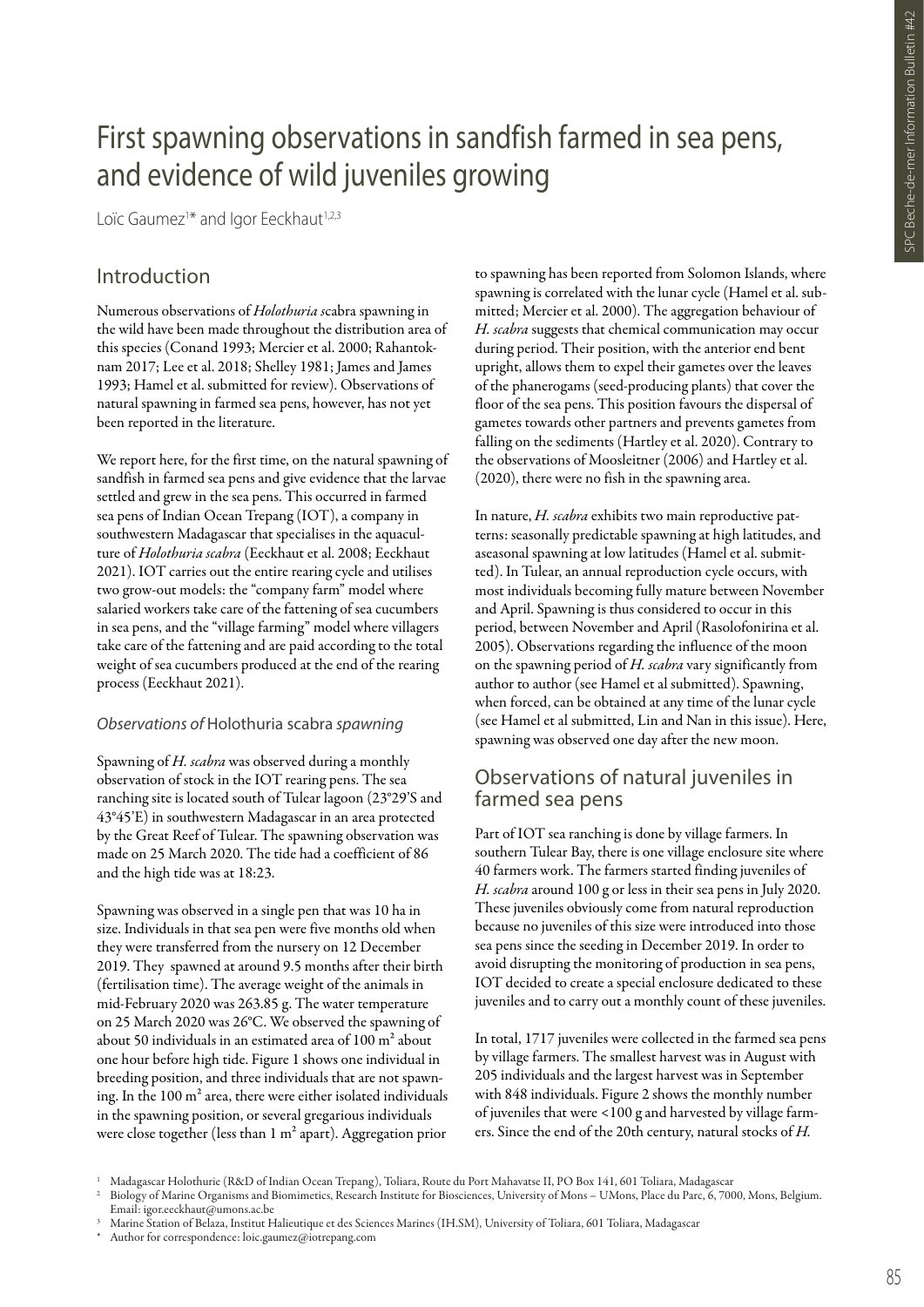

**Figure 1.** Spawning *Holothuria scabra*.



**Figure 2.** Number of *Holothuria scabra* individuals of 100 g or less sampled in farmed sea pens in Tulear lagoon from July to October 2020.